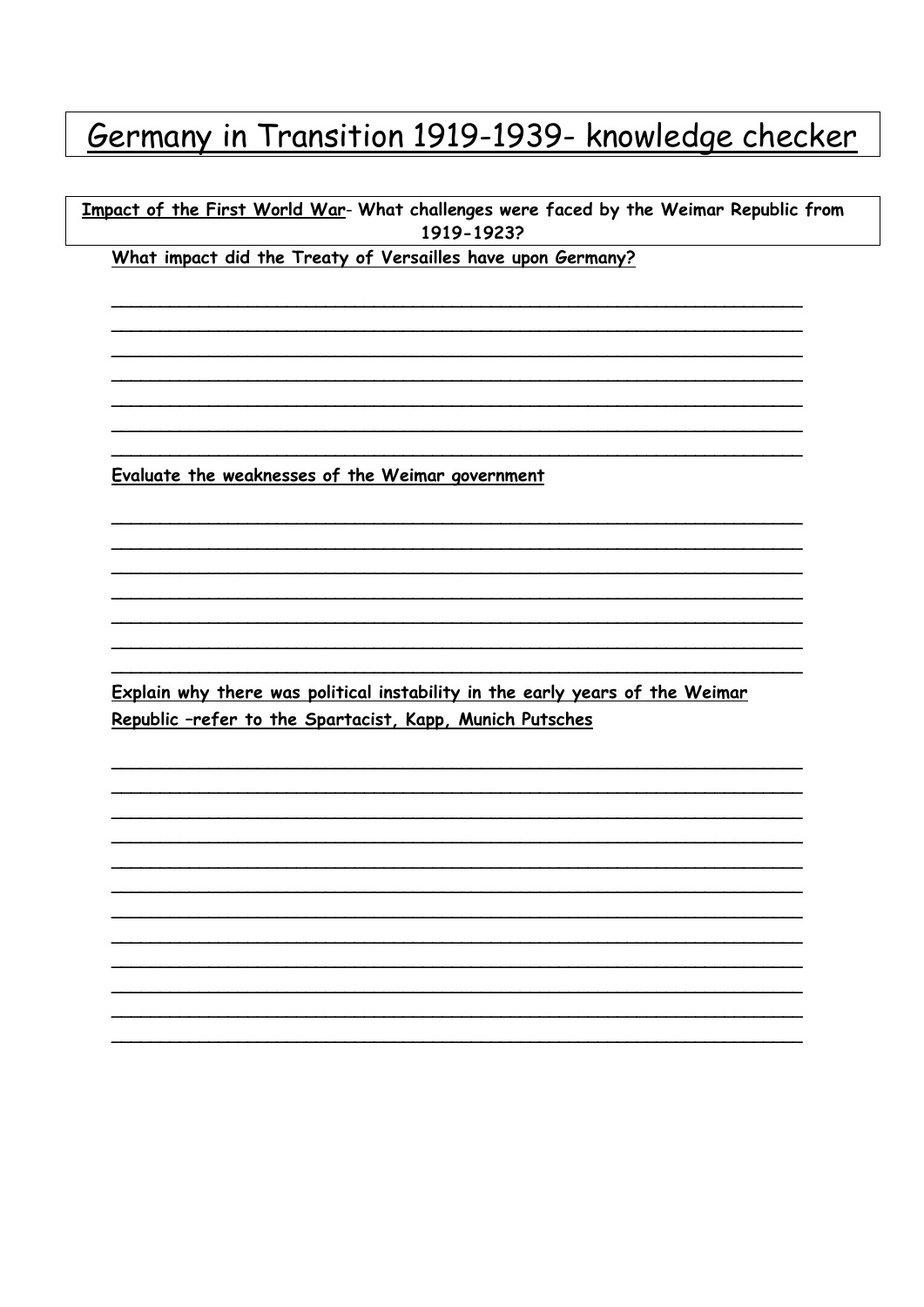Describe the impact of hyperinflation in 1923?

Explain the events in the Ruhr in 1923

Recovery of Weimar- Why were the Stresemann years considered a 'golden age'? **Explain how Germany recovered from hyperinflation?** 

Describe the Dawes and Young Plans?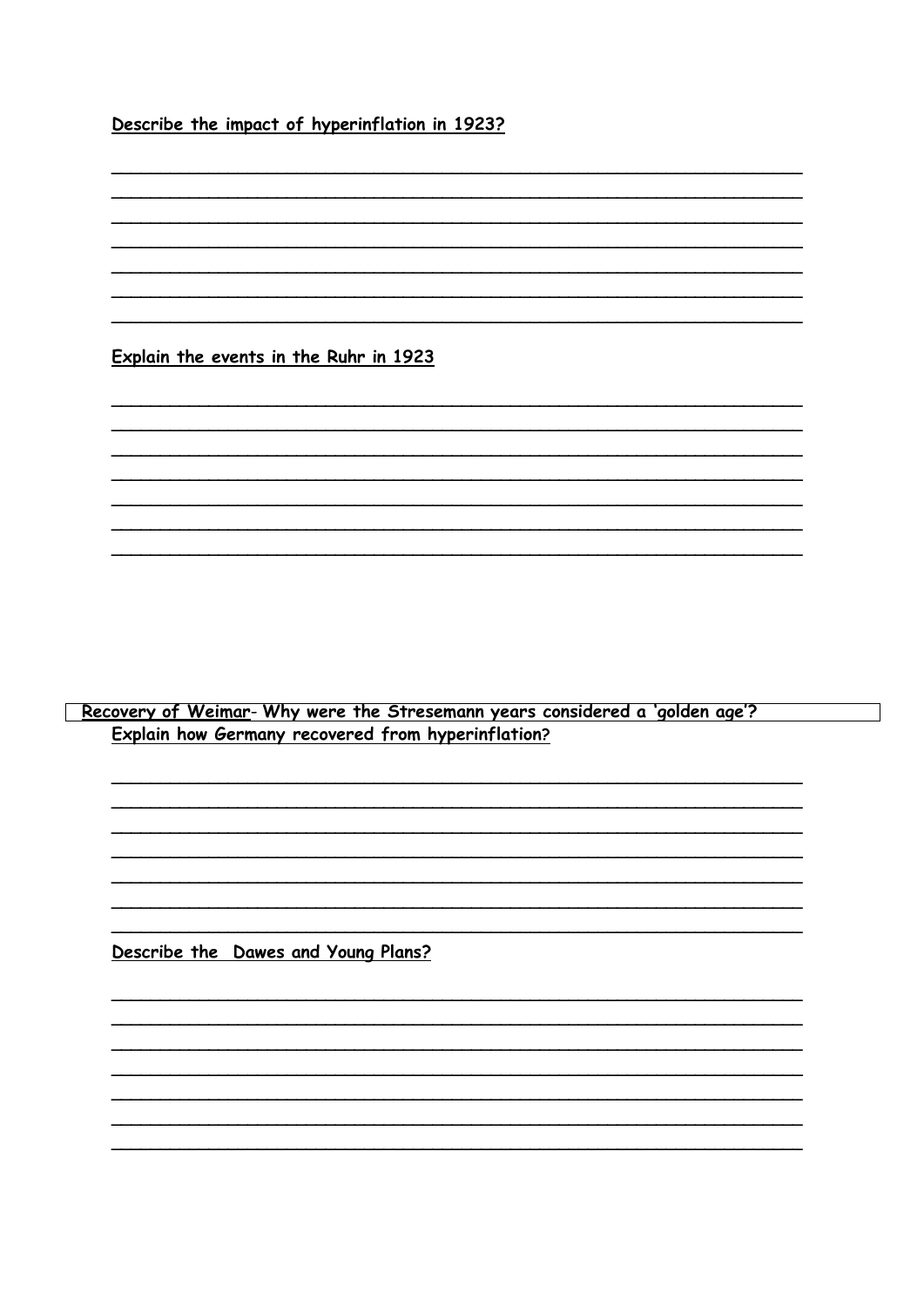Why was the Locarno Pact and German involvement in the League of Nations so significant?

How important was the investment from the USA from 1924-1929?

Describe the social and political developments that took place in Germany between 1924-1929?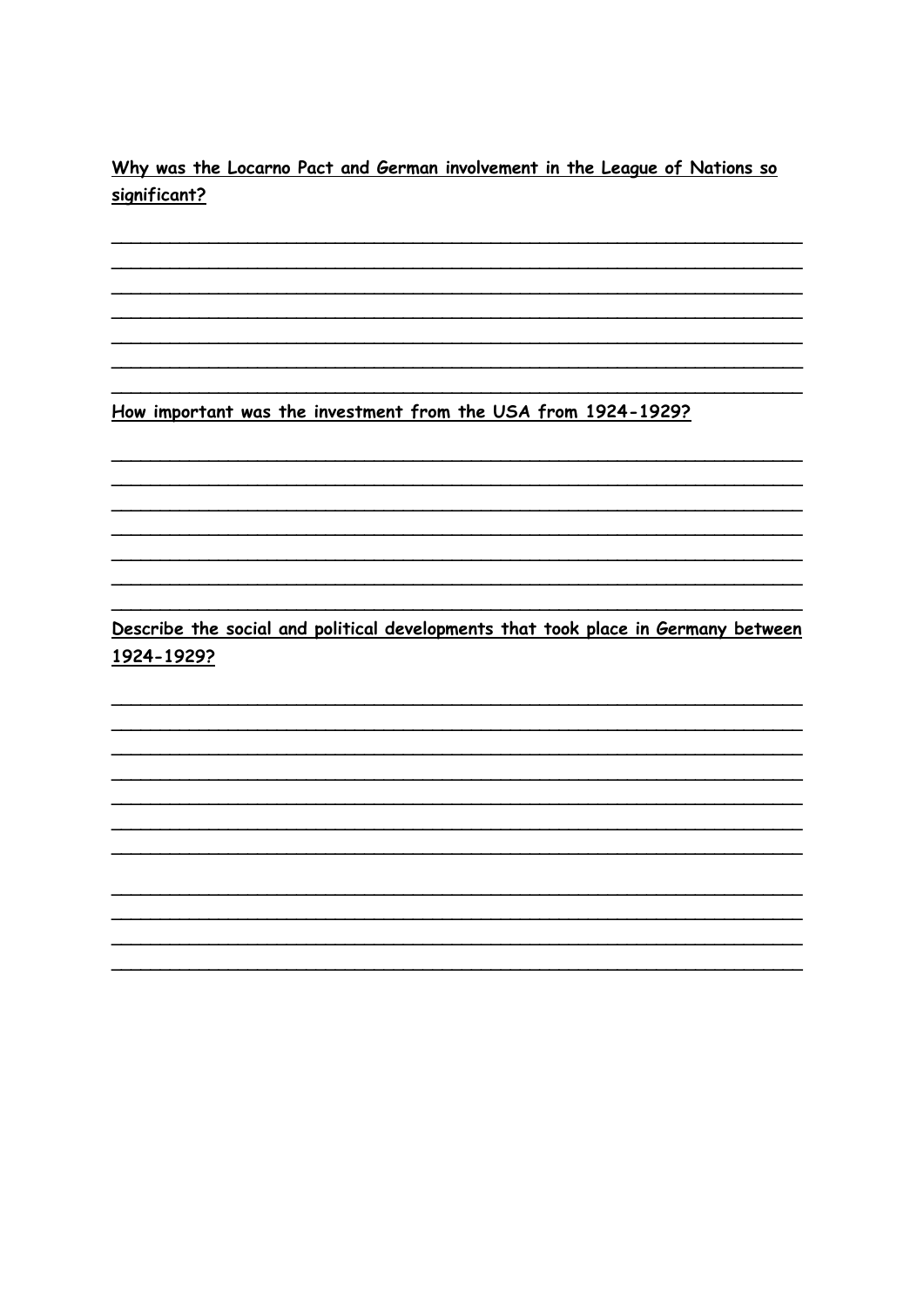## End of the Weimar Republic- How and why did the Weimar Republic collapse between 1929 and 1933?

Describe the social impact of the depression on the Weimar Republic

Explain the political impact of the depression on the Weimar Republic

How did Hitler appeal to German voters between 1929-1932?

Explain the role of the SA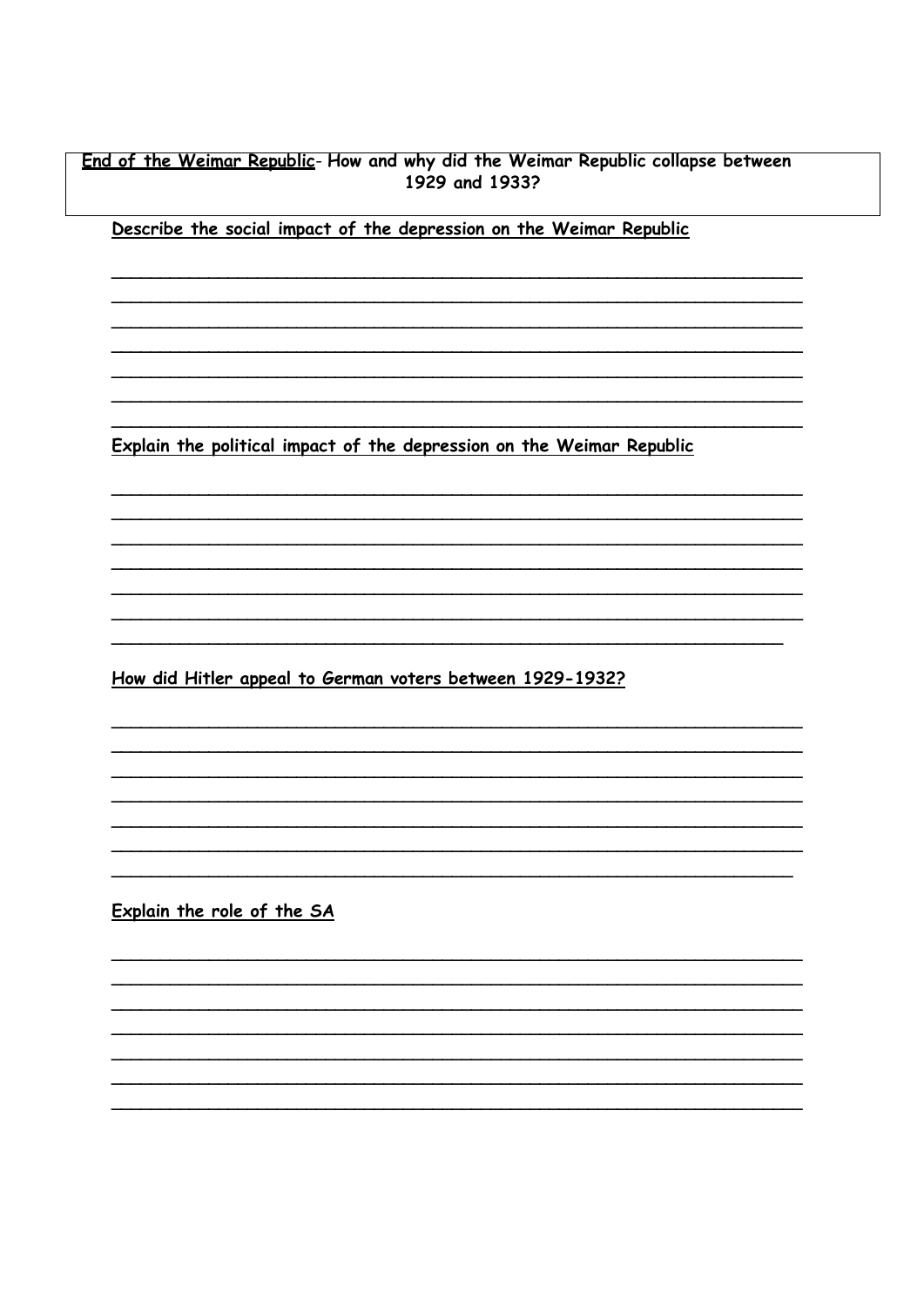## How did the Nazis use propaganda between 1929-1932?

Why did the German people turn away from the Weimar Republic and towards the political extremist parties of the Nazis and the Communists between 1929 and 1932?

Explain how Hitler was able to take advantage of political scheming on his way to taking charge in Germany in 1933?

Consolidation of power-How did the Nazis consolidate their power between 1933 and 1934? Explain the significance of the Reichstag Fire?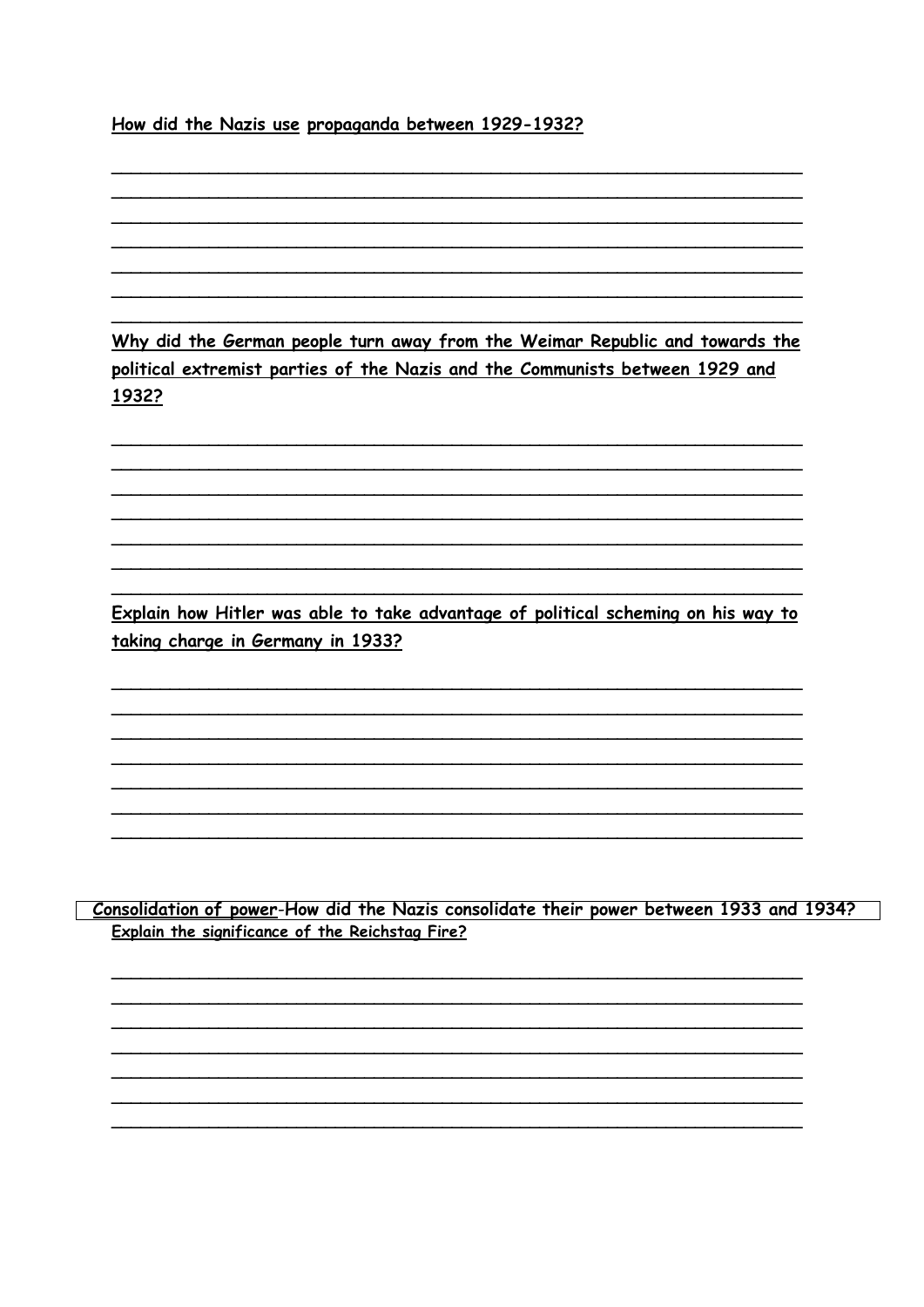## Why was the 1933 election important?

Explain why the Enabling Act was so vital to Hitler?

Evaluate how and why Hitler controlled trade unions and other political parties?

Explain the events of the Night of the Long Knives

How and why was Hitler able to become Fuhrer in 1934?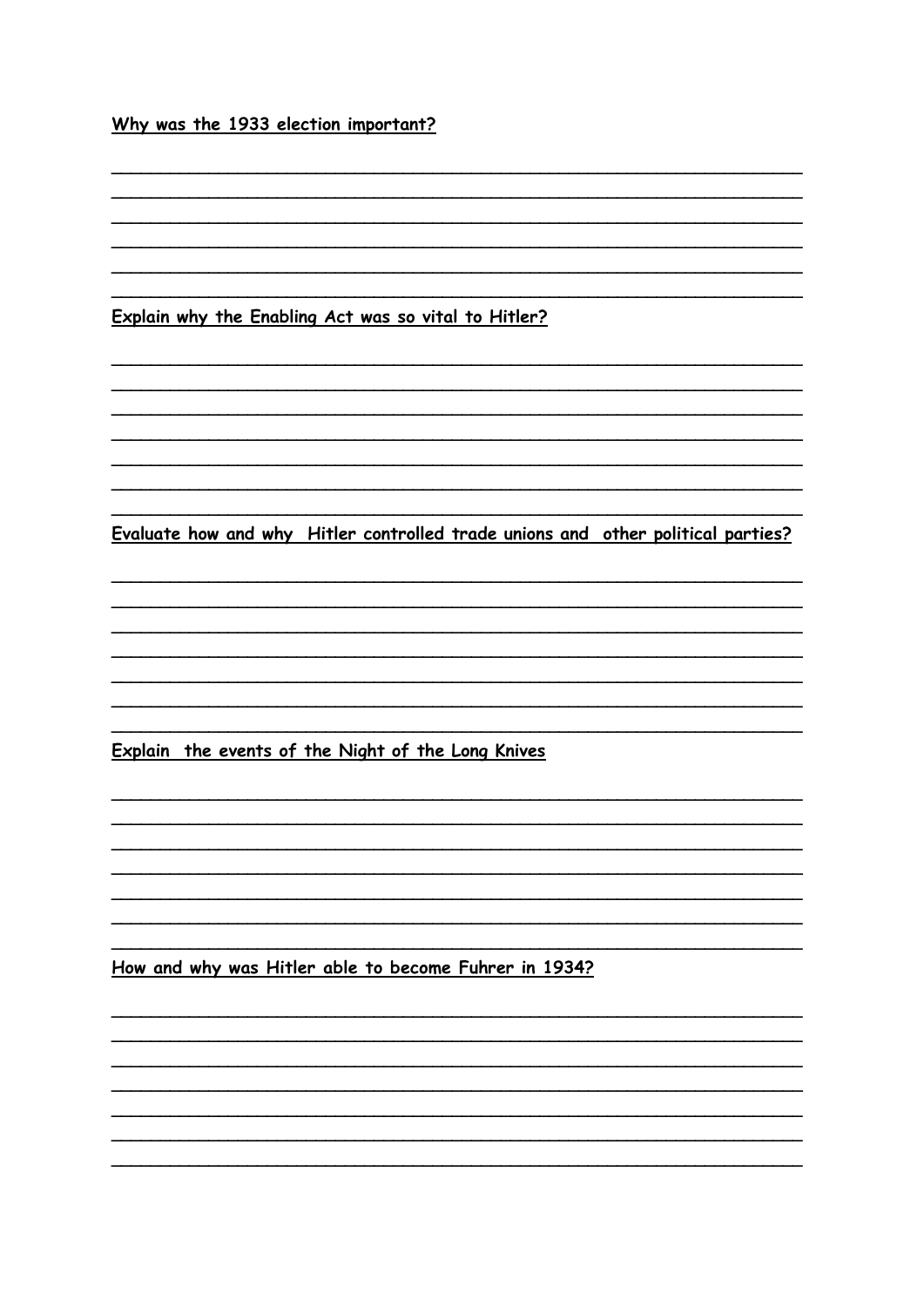Nazi economic, social and racial policy-How did Nazi economic, social and racial policy<br>affect life in Germany?

How did Hitler try to reduce unemployment in Germany?

What were the Nazis policies towards workers?

Explain the role of women and the significance of the Three Ks

Describe how the Nazis controlled education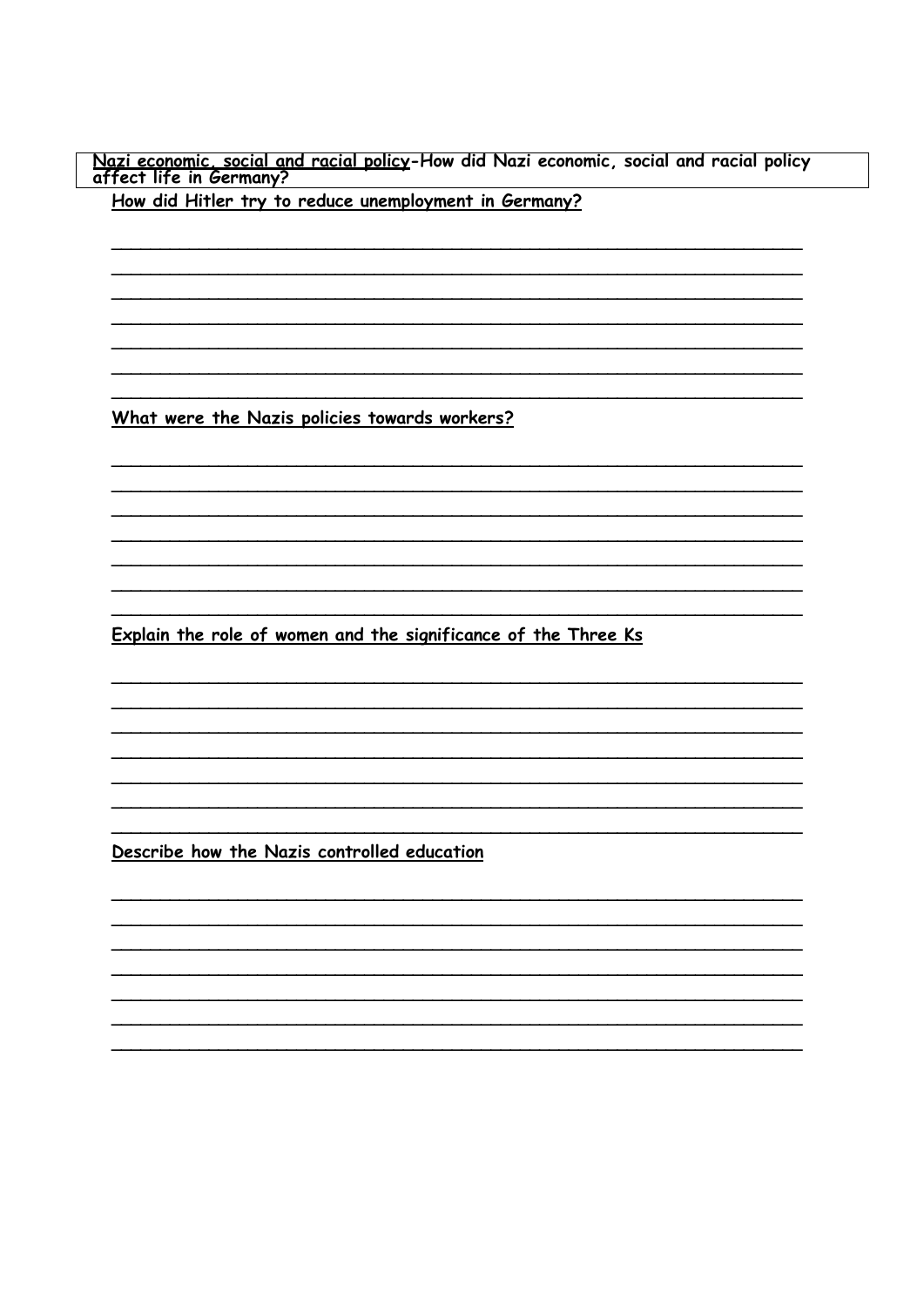Explain the role of the Hitler Youth Movement

Describe treatment of the Jews in Germany 1933-1939

Terror and persuasion-What methods did the Nazis use to control Germany?

Describe the role of the SS and the Gestapo

How did the Nazis get control of the legal system?

Why was Goebbels and his use of propaganda so significant for the Nazis?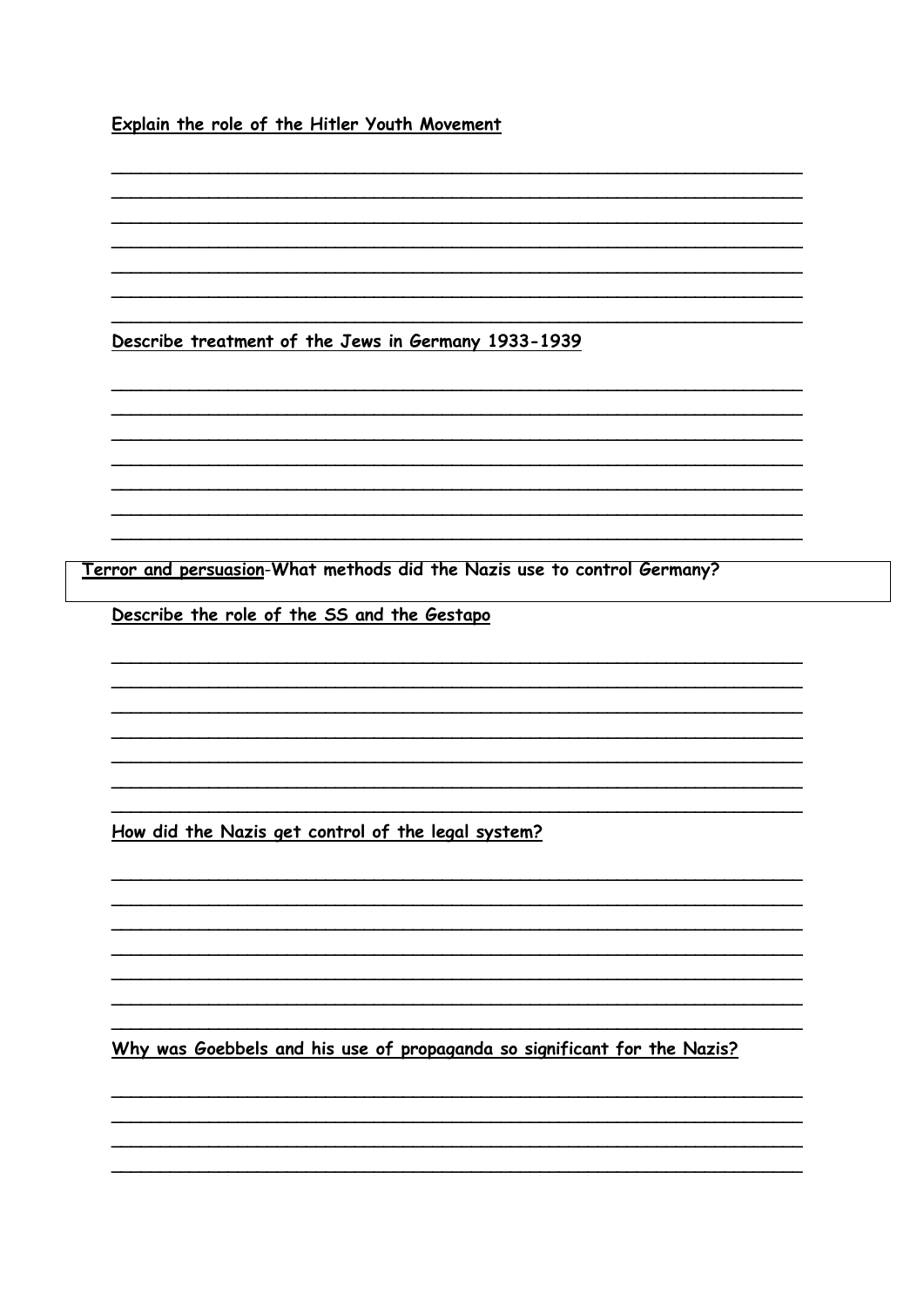Explain the Nazis use of rallies, radio and cinema

Explain why the censorship of newspapers and the arts was so important to the Nazis?

<u>| Hitler's foreign policy</u> -What factors led to the outbreak of war in 1939? Explain Hitler's foreign policy aims